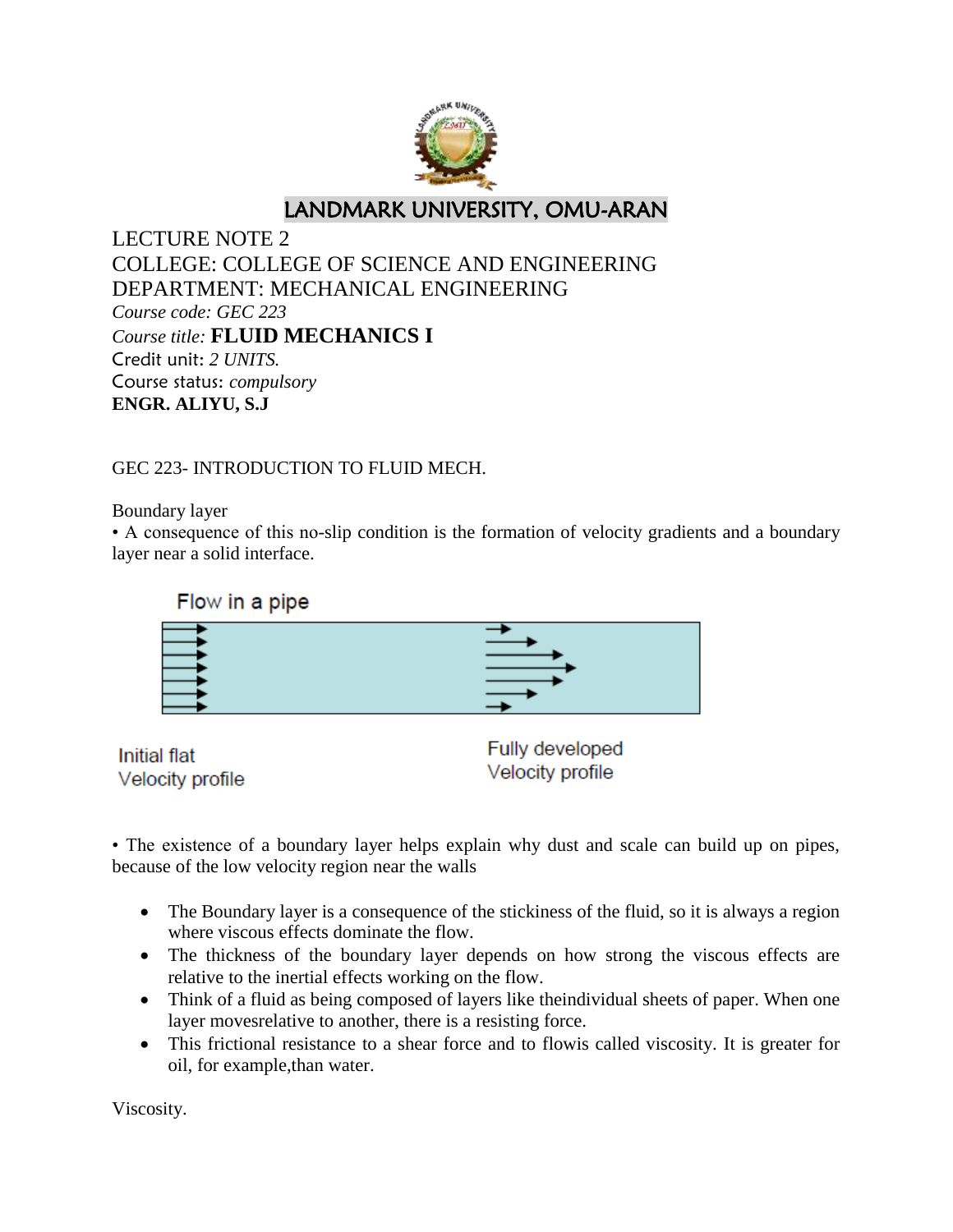Viscosity may be defined as the property of a fluid which determines its resistance to shearing stresses. It is a measure of the internal fluid friction which causes resistance to flow. It is primarily due to cohesion and molecular momentum exchange between fluid layers, and as flow occurs, these effects appear as shearing stresses between the moving layers of fluid.

"An ideal fluid has no viscosity". There is no fluid which can be classified as a perfectly ideal fluid. However, the fluids with very little viscosity are sometimes considered as ideal fluid.

Viscosity of fluids is due to cohesion and interaction between particles. In the figure below, when two layers of fluid, at a distance 'dy' apart, move oneover the other at different velocities, say 'u' and 'u + du', the velocity together with relative velocity causes a shear stress acting between the fluid layers. The top layer causes a shear stress on the adjacent lower layer while the lower layer causes a shear stress on the adjacent top layer. This shear stress is proportional to the rate of change of velocity with respect to 'y'. It is denoted by  $\tau$  (called Tau).



*Velocity variation near a solid boundary*

Mathematically  $\tau \propto \frac{d}{d\tau}$  $\frac{du}{dy}$ or  $\tau = \mu \cdot \frac{d}{d}$  $\frac{du}{dy}$ , where,  $\mu$  = constant of proportionality and is known as coefficient of dynamic velocity or only viscosity.  $\frac{du}{dy}$  = Rate of shear stress or rate of shear deformation or velocity gradient. From the figure above, we have  $\mu = \frac{\tau}{1}$  $\left[\frac{du}{dy}\right]$ , Thus viscosity may also be defined as the shear stress required to produce unit rate of shear strain.

Units of viscosity.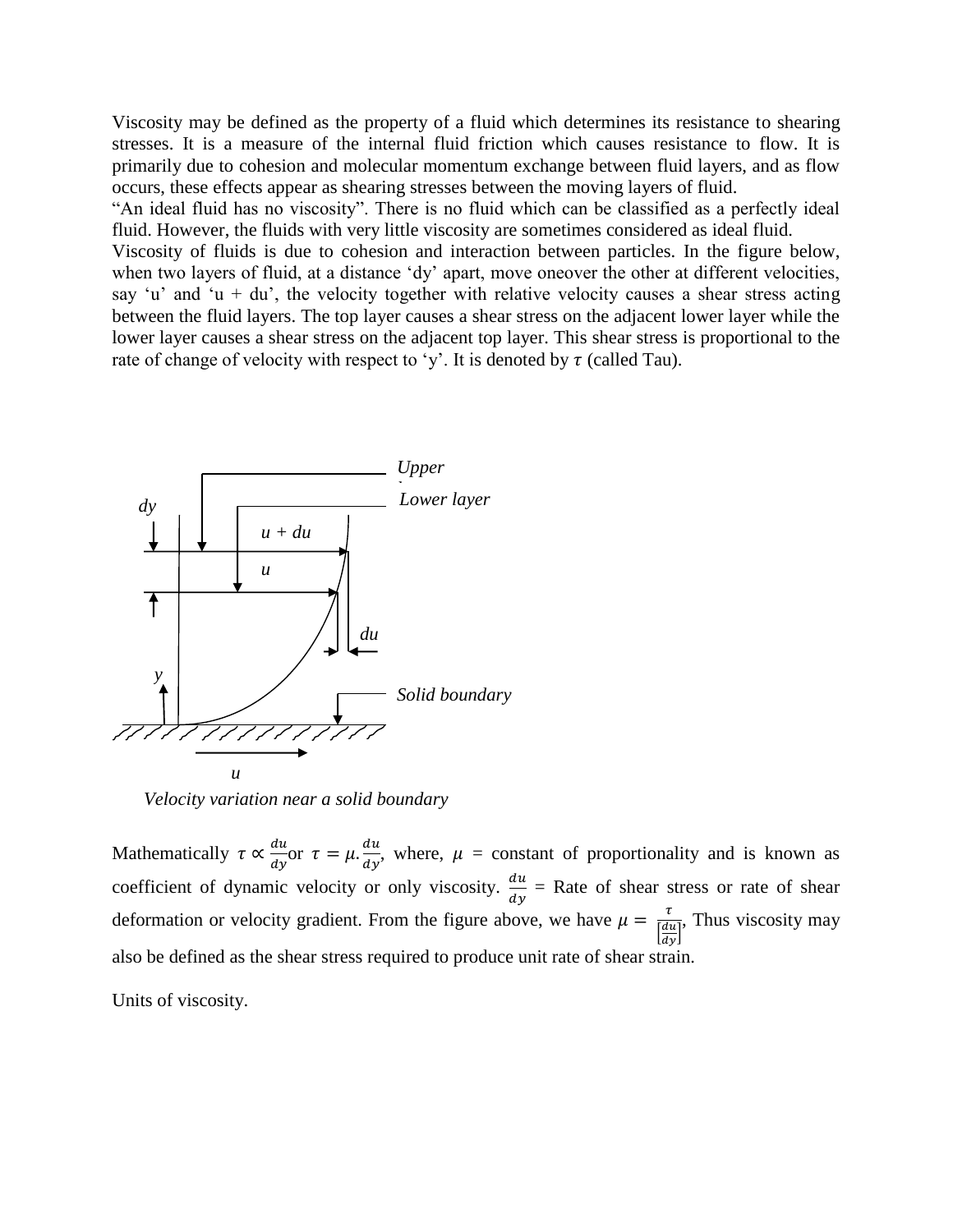$$
force / area
$$
  

$$
\therefore \mu = \frac{force / length^{2}}{length / time \times \frac{1}{length}} = \frac{force / length^{2}}{time} = \frac{force \times time}{length^{2}}
$$

Kinematic viscosity:

Kinematic viscosity is defined as the ratio between the dynamic viscosity and density of fluid. It is denoted by  $\nu$  (called nu)

Mathematically, 
$$
v = \frac{Viscosity}{Density} = \frac{\mu}{\rho}
$$
, Unit = m<sup>2</sup>/s

Shear Stress

The shear stress is part of the pressure tensor. However, here, and many parts of the book, it will be treated as a separate issue. In solid mechanics, the shear stress is considered as the ratio of the force acting on area in the direction of the forces perpendicular to area. Different from solid, fluid cannot pull directly but through a solid surface. Consider liquid that undergoes a shear stress between a short distance of two plates as shown in Figure (1.3). The upper plate velocity generally will be:  $U = f(A, F, h)$ 



Fig. -1.3. Schematics to describe the shearstress in fluid mechanics*.*

Where *A* is the area, the *F* denotes the force,*h*is the distance between the plates. From solid mechanics study, it was shown that when the force per area increases, the velocity of the plate increases also. Experiments show that the increase of height will increase the velocity up to a certain range. Consider moving the plate with a zero lubricant ( $h \sim 0$ ) (results in large force) or a large amount of lubricant (smaller force).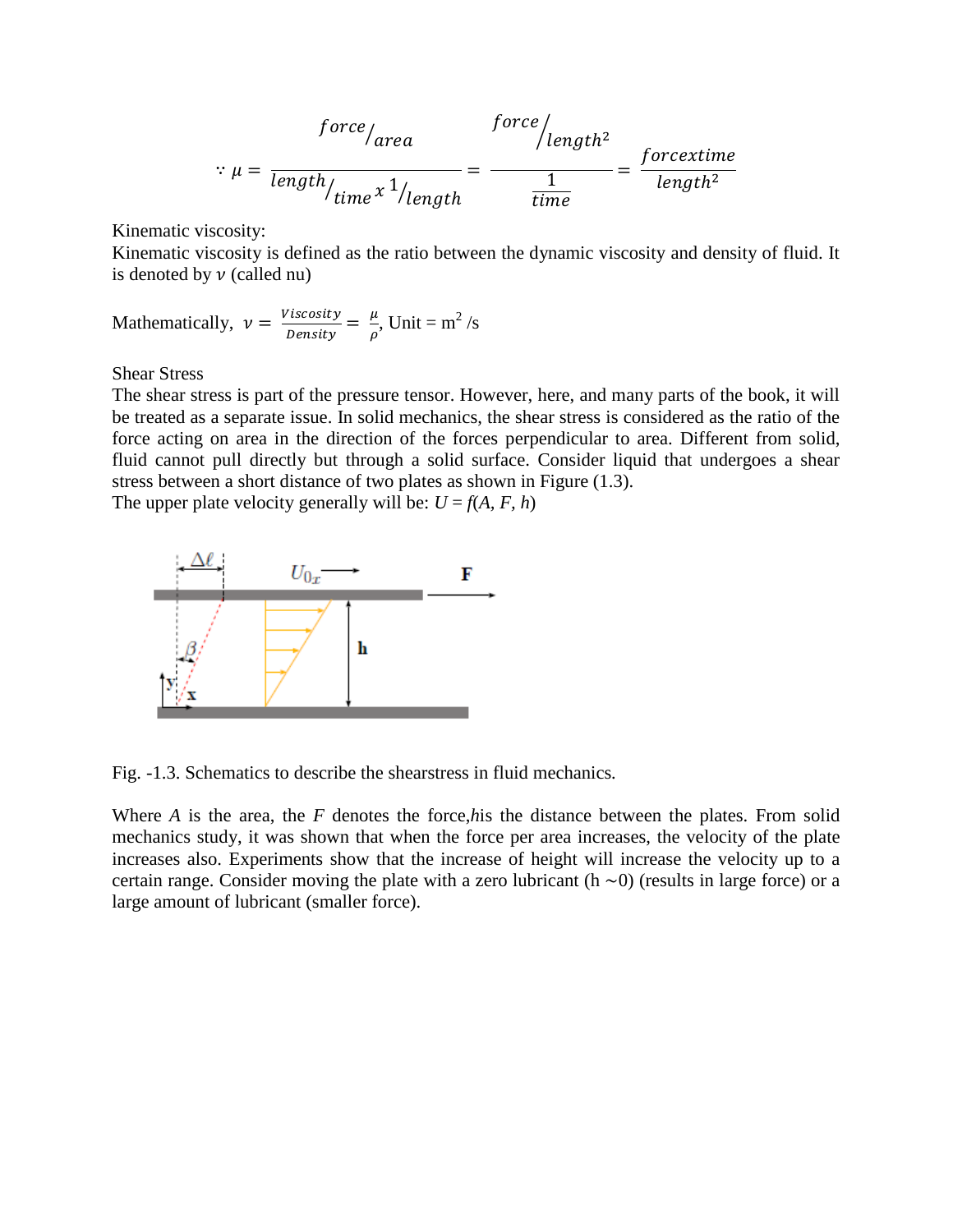

Deformation of a fluid element.

The crosshatching represents (a) solid plates or planes bonded to the solid being sheared and (b) two parallel plates bounding the fluid in (b). The fluid might be a thick oil or glycerin, for example.

• Within the elastic limit of the solid, the shear stress  $\tau = F/A$  where A is the area of the surface in contact with the solid plate.

• However, for the fluid, the top plate does not stop. It continues to move as time t goes on and the fluid continues to deform.

• Consider a block or plane sliding at constant velocity δu over a well-oiled surface under the influence of a constant force δFx.

• The oil next to the block sticks to the block and moves at velocity δu. The surface beneath the oil is stationary and the oil there sticks to that surface and has velocity zero.

• **No-slip boundary condition—**Thecondition of zero velocity at a boundary is known in fluid mechanics as the "no-slip" boundary condition.

• It can be shown that the shear stress  $\tau$  is given by

$$
\tau = \mu \frac{\delta u}{\delta y}
$$

• The term du/dy is known as the velocity gradient and as the rate of shear strain.

• The coefficient is the coefficient of **dynamic** viscosity, μ. (kg/m•s)

• And we see that for the simple case of two plates separated by distance d, one plate stationary, V

and the other moving at constant speed V:  $\tau = \mu \frac{\delta}{\epsilon}$ δ  $\frac{\nu}{h}$ .

coefficient of **dynamic** viscosity  $\mu$ . is:-

- Intensive property of the fluid.
- Dependent upon both temperature and pressure for a single phase of a pure substance.
- Pressure dependence is usually weak and temperature dependence is important.

Effect of temperature on viscosity.

Viscosity is effected by temperature. The viscosity of liquids decreases but that of gases increases with increase in temperature. This is due to the reason that in liquids the shear stress is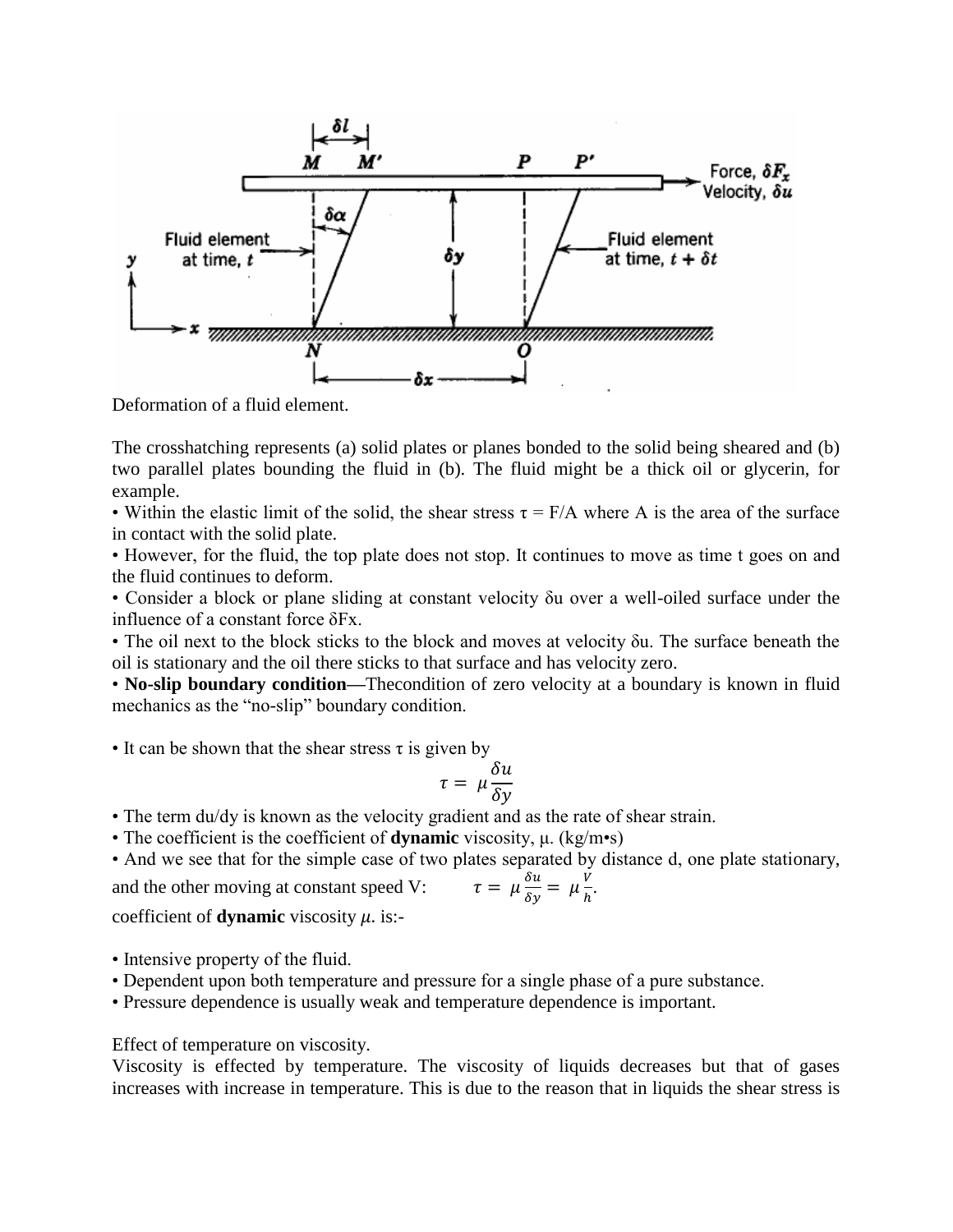due to the inter-molecular cohesion which decreases with increase of temperature. In gases the inter-molecular cohesion is negligible and the shear stress is due to exchange of momentum of the molecules, normal to the direction of motion. The molecular activity increases with rise in temperature and so does the velocity of gas.

For liquids,

For gases: $\mu_T = \frac{bT^{1/2}}{1 + \frac{a}{r}}$  $1+ \frac{a}{T}$ 

Where,

 $\mu_T$  = Dynamic viscosity at absolute temperature T.

 $\frac{\beta}{T}$ 

A and  $\beta$  = Constants for given liquid, and

a and  $b =$  Constants for given gsa.

EX. 1

A plate 0.05mm distant from a fixed plate moves at 1.2 m/s and required a force of  $2.2N/m<sup>2</sup>$  to maintain this speed. Find the viscosity of the fluid between the plates.

Solution,

Velocity of the moving plate,  $\mu = 1.2$  m/s

Distance between the plates,  $dy = 0.05 = 0.05 \times 10^{-3}$ .

Force on the moving plate  $F = 2.2 N/m^2$ .

Viscosity of the fluid, μ:

We know that  $\tau = \mu \frac{\delta u}{\delta y}$ , where,

 $\tau$ = shear stress or force per unit area = 2.2 N/m<sup>2</sup>.

 $du = change of velocity = u - 0 = 1.2 m/s.$ 

 $dy = change of distance = 0.05 \times 10^{-3}$  m

$$
\therefore 2.2 = \mu x \frac{1.2}{0.05 \times 10^{-3}} \text{or},
$$

$$
\mu = \frac{2.2 \times 0.05 \times 10^{-3}}{1.2} = 9.16 \times 10^{-5} \text{N-s} / \text{m}^2.
$$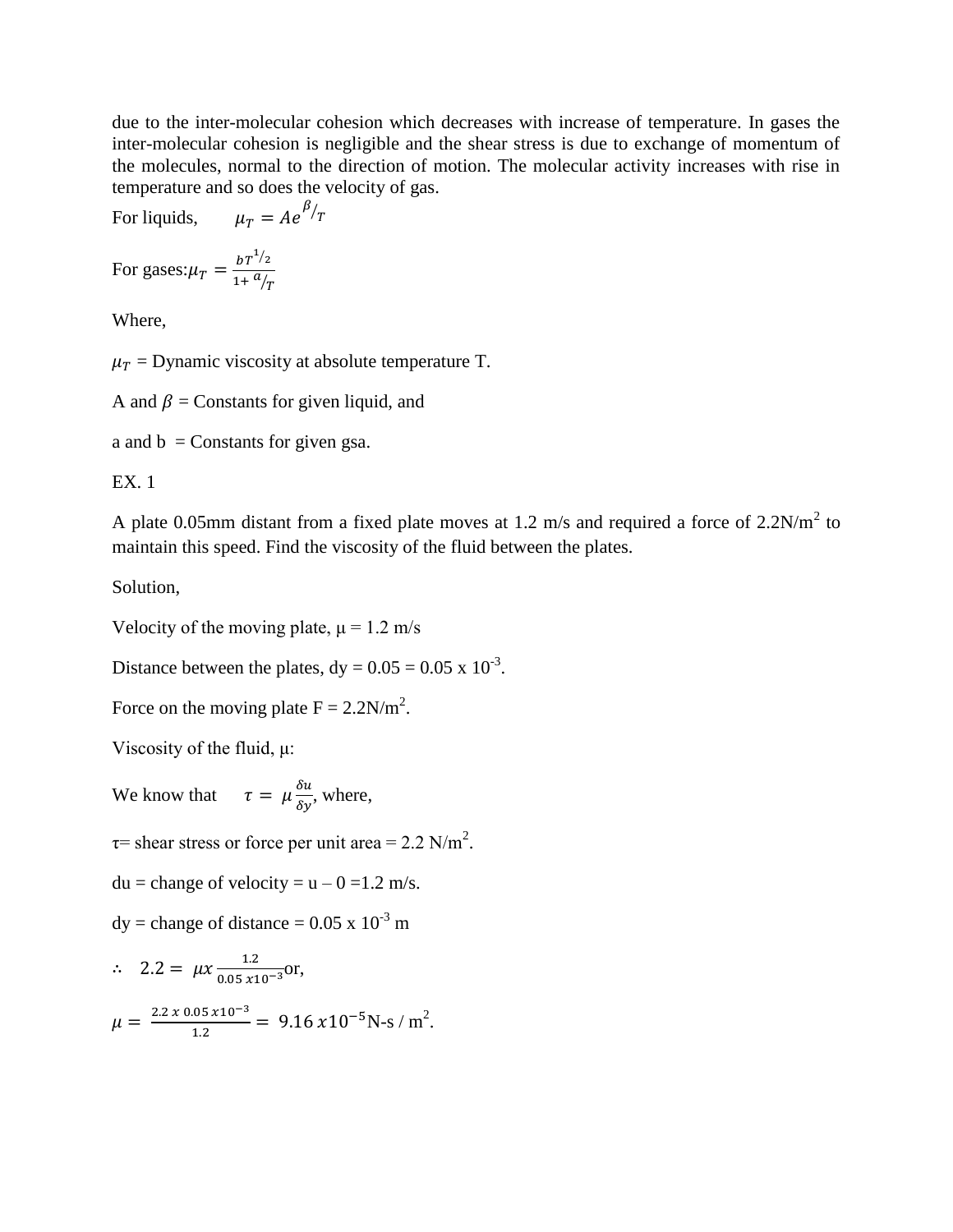

Energy and Heads of flowing Liquids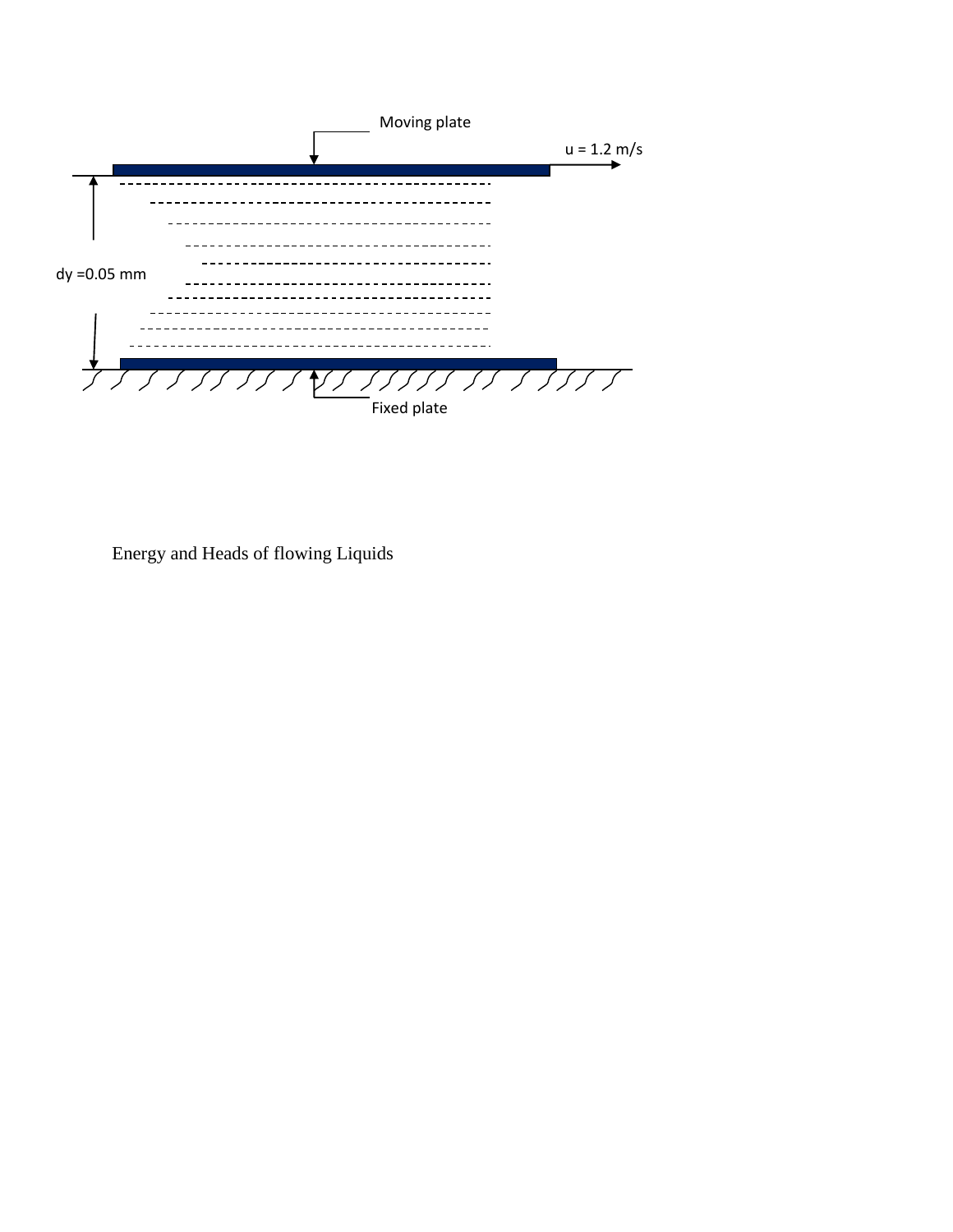

Fig.1 – Total Heads in a pipe (Professor Allan C. Wightley, 2002, Weir Slurry Group Technology) – Omega-s file.

Water and other liquids in a steady state find their own levels. Water, in a dam on a high mountain has potential energy or, said in another way; it has the potential for doing work. On the way down to lower grounds the potential energy converts to kinetic energy, which does the actual work, like driving a turbine-generator set or a water mill or float a barge down a river. Alternatively all this energy can be wasted, like in a waterfall. Water is stored in dams mostly for the following reasons: (1) in hydroelectric schemes, for electric power generation, (2) in irrigation schemes, for crop cultivation, (3) in town water circulation systems, as one of the essential ingredients of life and (4) in river flood mitigation schemes. Only in hydroelectric schemes must water be stored at high altitudes, where it has lots of convertible potential energy. In irrigation and water circulation schemes, pumps are used to impart kinetic energy to the water to circulate it through the pipes and/or to elevate it to higher grounds. Fluid flow is always from the point of highest energy to the lowest. Specific Energy is the capacity to do work per unit weight [N.m/N], which reduces to head in metres [m]. It is important to note and remember that specific energy of a fluid at a given point is numerically equal to its elevation or Potential Head Z at that point. If an object falls from a building of height H, it will reach a velocity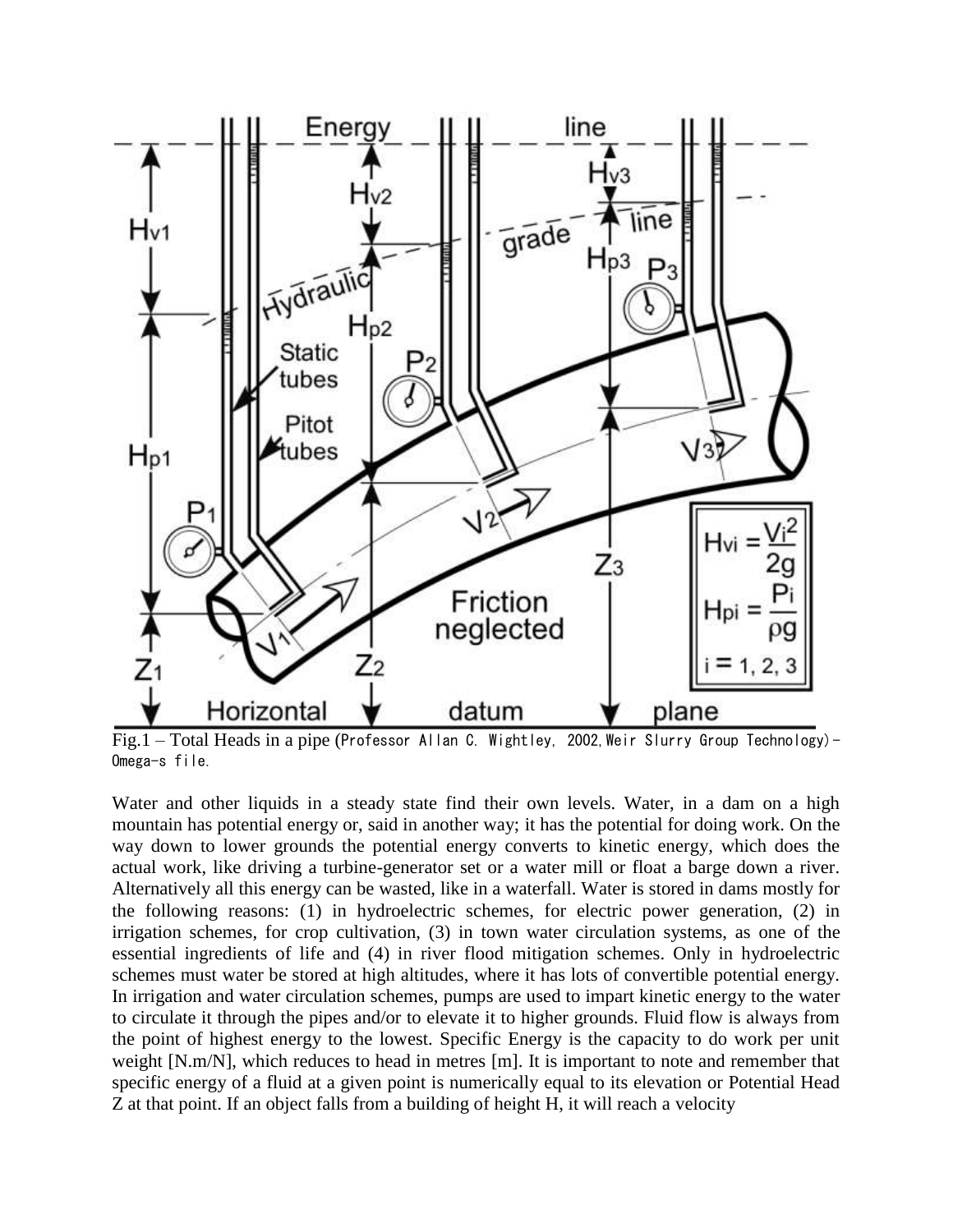$V=\sqrt{2gH}$  …… (1) - just before it hits the ground. Conversely, if the same object is propelled upwards, with an initial velocity V, it will reach a height  $Hv = V^2/2g$  ..... (2)

Which is another form of energy and it is called Velocity Head.

When dealing with liquids and heads we must invariably deal also with pressures. If we have a vertical cylinder of height H and diameter D filled with some liquid, the weight of the liquid is W= $\rho$ .g.H.D. $\pi/4$ . Dividing this by the cross-sectional area of the cylinder  $D^2 \pi \bar{A}$  we get the Static Pressure acting on the bottom of the cylinder:

$$
P = \rho.g.H.\ldots\dots(3)
$$

As we can see, this pressure is independent of the cylinder's diameter, its shape or volume. Pressure is a function purely of the height and density of the liquid. So, if the liquid is water, a pressure gauge at the bottom of a 10 metres high cylinder shows a pressure

P=1000x10x9.81x1=98,100Pa or 98.1 kPa i.e. close to normal atmospheric pressure. If the liquid is mercury (SG= 13.6), the pressure is 13.6 times greater or 1334 kPa. In either case, if we move the gauge up the cylinder, the pressure decreases linearly to 0 at the top. From the pressure equation (3) we can extract the corresponding Pressure Head:

 $Hp = P/(\rho.g) \dots (4)$ 

A liquid passing through a pipeline at a fixed flow rate follows all directional changes and its local velocities grow and fall inversely with the respective pipe cross-sections. Total head H (or energy) of the fluid along the pipeline, referred to a horizontal datumplane, is made up of:

(1) the Static head Z, equal to the vertical position of the pipe section,

(2) the Pressure head Hp, obtained from a pressure gauge P in the pipe or from a liquid column and

(3) the Velocity head Hv, which can be either calculated or obtained by means of a Pilot- Static tube set.

If we neglect internal friction, the sum:

 $H = Z + Hp + Hv \dots 5$ 

remains constant along the pipeline. Thissummation is shown in Fig.1 and is knownas the Bernoulli equation.

It is important to note that:

(1) the sums of Z and Hp along the pipelinedefine the Hydraulic Grade Line (HGL) and

(2) the sums of Z, Hp and Hv along the pipeline define the Energy Line (EL).

If we considered internal friction head losses  $H_f$  as well, then the EL would show a continuous drop from left to right in Fig.1.

If the pipeline had a constant cross-section, the amount of drop per unit length of pipe would be constant i.e. the EL would be a straight line with a constant falling slope.

On the other hand, if the pipeline had variable cross-sections along the way as shown in Fig.1, then the EL would be a curved line with a falling but continuously changing slope.

## **The Head Equation**

Figure 2 shows part of continuous fluid flow in a duct. Between the two observation sections 1 and 2 no energy is transferred to or from the fluid and the flow is assumed to be frictionless.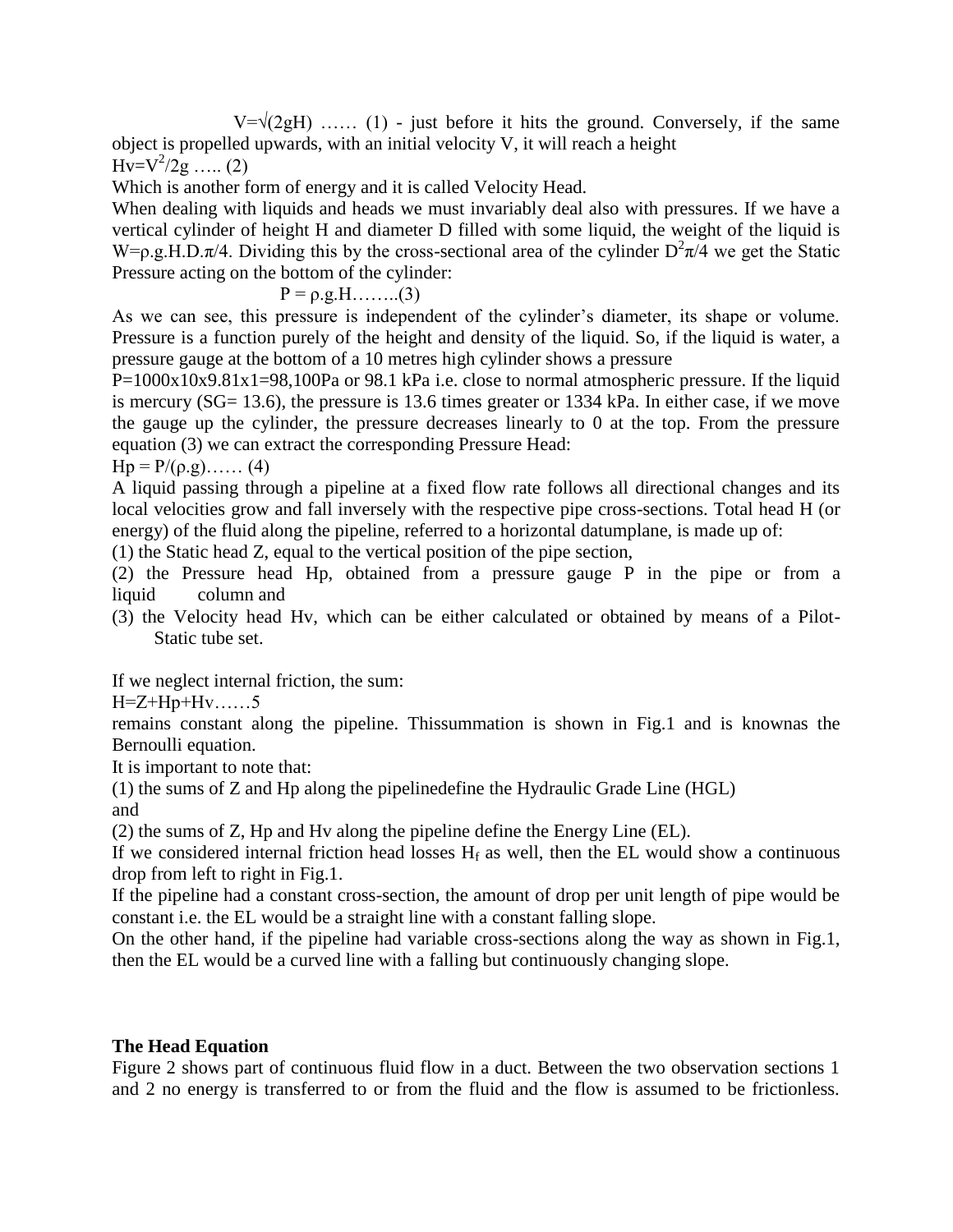Thus the total energy of the fluid relative to a horizontal reference plane T at the two sections must be equal. The total energy comprises components for potential energy, pressure energy and kinetic energy, and for a fluid particle with a mass m the energy at the observation sections is as follows:

| Section   |                        | $\overline{2}$                    |
|-----------|------------------------|-----------------------------------|
| Potential | $mgh_1$                | $mgh_2$                           |
| Energy    |                        |                                   |
| Pressure  | $mg\frac{p_1}{\rho g}$ | $\overline{mg\frac{p_2}{\rho g}}$ |
| Energy    |                        |                                   |
| Kinetic   | $\frac{1}{2}mv_1^2$    | $\frac{1}{2}mv_2^2$               |
| Energy    |                        |                                   |

Where ρ is the fluid density and g the acceleration of gravity.For a flow without losses the total energy in section 1 and 2 will be equal, thus

 $mgh_1 + mg\frac{p}{2}$  $\frac{p_1}{\rho g} + \frac{1}{2}$  $\frac{1}{2}mv_1^2$  =  $mgh_2$  +  $mg\frac{p}{\rho_c}$  $\frac{p_2}{\rho g} + \frac{1}{2}$  $\frac{1}{2}mv_2^2$  .........6 Dividing both sides of the equation with the term mg it is obtained

 $h_1 + \frac{p}{q}$  $\frac{p_1}{\rho g} + \frac{v_1^2}{2g}$  $\frac{v_1^2}{2g} = h_2 + \frac{p}{\rho}$  $\frac{p_2}{\rho g} + \frac{v_2^2}{2g}$  $rac{v_2}{2g}$  .......7

This equation is called Bernoulli's equation after the engineer who first derived it. The terms of the equation are expressed as **heads**, and the termsare consequently called static head, pressure headand kinetic head, respectively. The equation is essential for fluid mechanics and can be used to account for many hydrodynamic phenomena, such as the decrease in pressure that accompanies a reduction in a flow cross section area. In this case the fluid velocity increases, and for the total head to remain constant and assuming the potential head remains unchanged, the pressure term or static head, must decrease.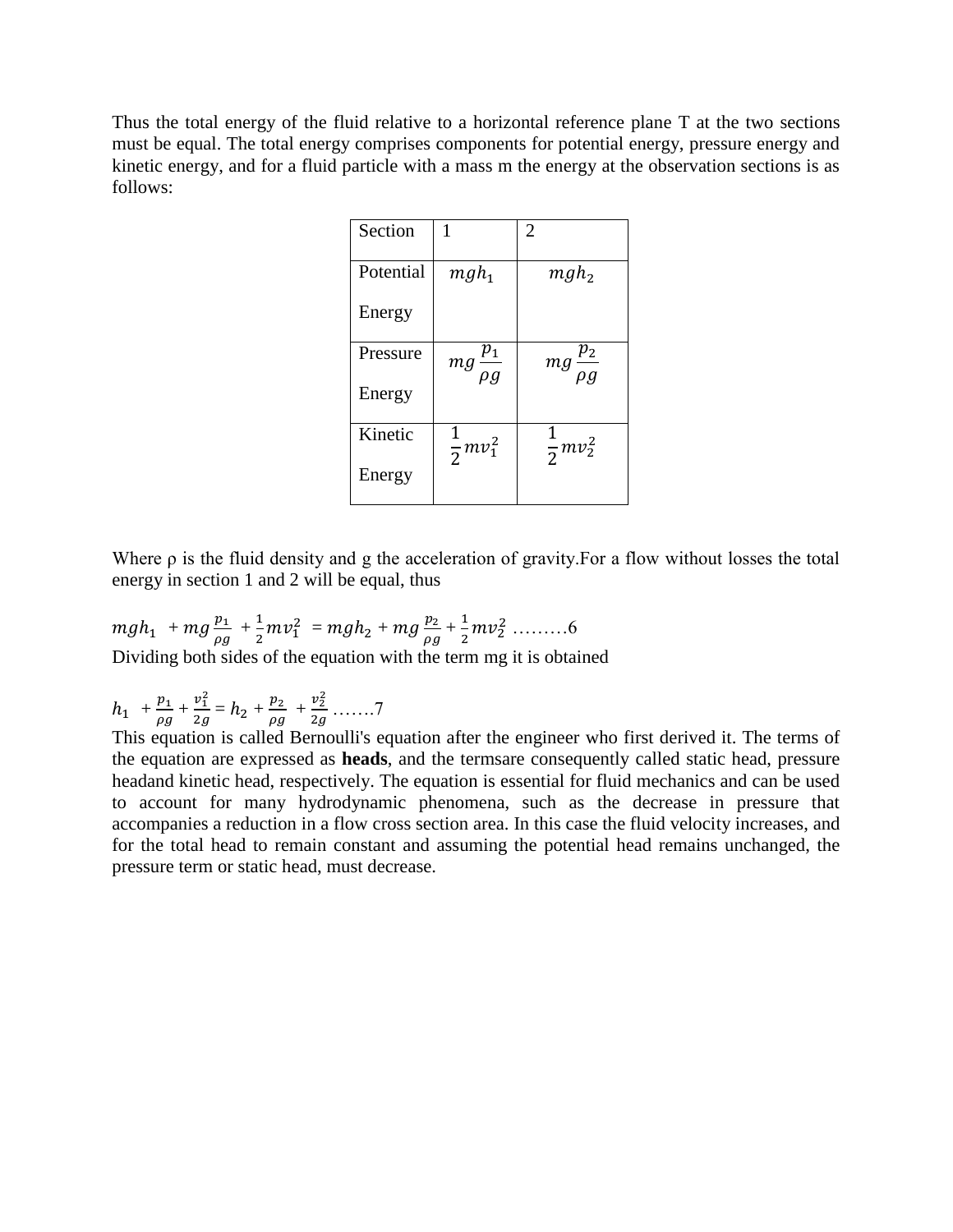



Section showing flow of liquid through two observation cross sections. T is a reference plane for the potential heads  $h_1$  and  $h_2$ ,  $p_1$  and  $p_2$ are the prevailing pressures and  $v_1$  and  $v_2$  the fluid velocities at sections 1 and 2.

Flow with Losses or Addition of Energy

If there are losses in the flow between section 1 and section 2 in Figure 2, the head equation 1 can be written

$$
h_1 + \frac{p_1}{\rho g} + \frac{v_1^2}{2g} = h_2 + \frac{p_2}{\rho g} + \frac{v_2^2}{2g} + H_r \dots \dots 8
$$

Where  $H_r$  is the head loss.

If energy is added to the flow by placing a pump between section 1 and section 2 in Figure 2, the equation 8 can be written

$$
h_1 + \frac{p_1}{\rho g} + \frac{v_1^2}{2g} + H = h_2 + \frac{p_2}{\rho g} + \frac{v_2^2}{2g} + H_r \dots
$$

Where H is the pump total head.

## Fluid Flowing from a Container

An example of the application of the Bernoulli equation is the calculation of the flow rate of a fluid flowing freely from an open container. Figure 3 shows an open container with an outlet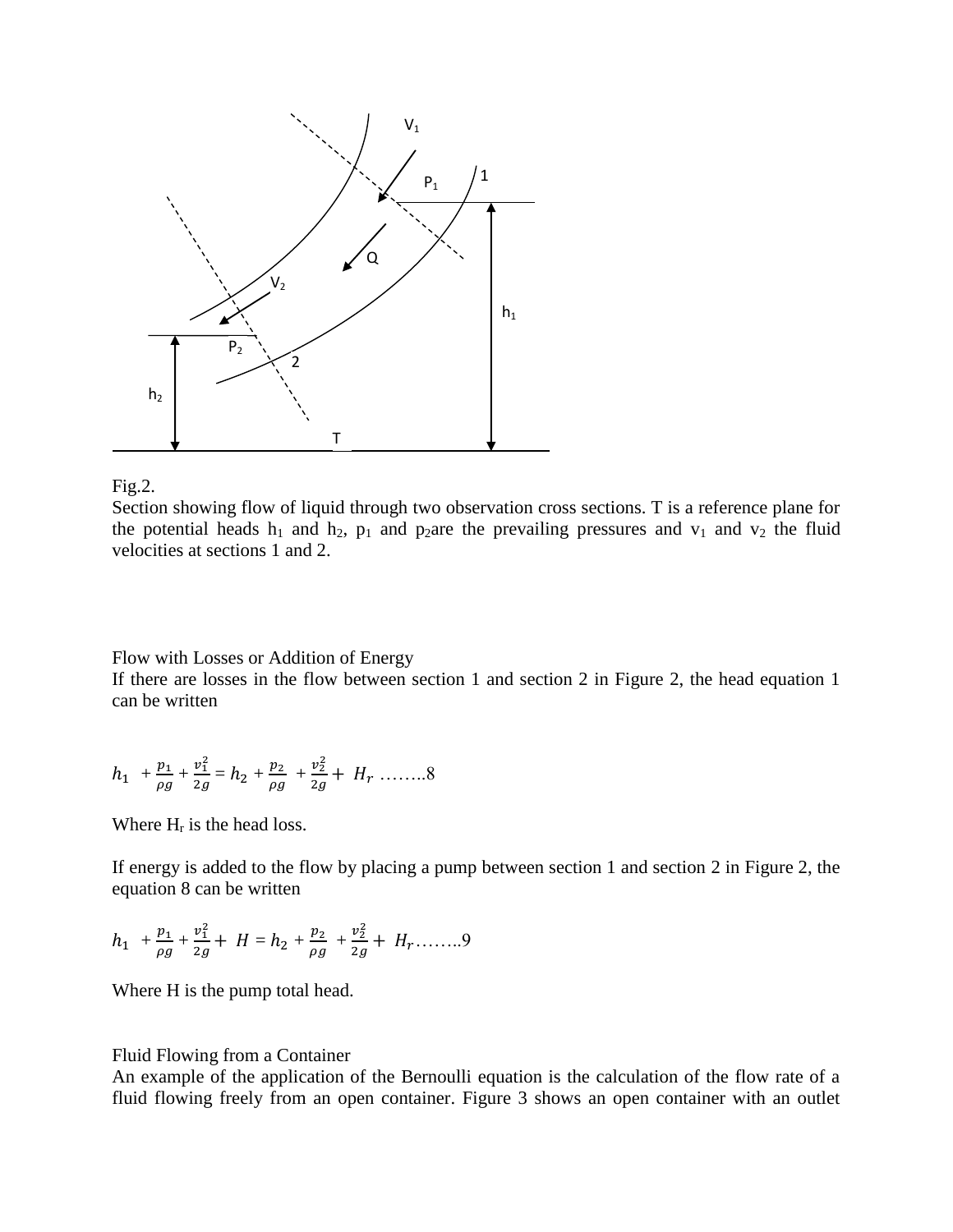orifice near the bottom. For practical purposes the area  $A_1$  is assumed much larger than the orifice area  $A_2$ , and the atmospheric pressure  $p_1$  in the container is equal to that outside the orifice,  $p_2$ .



Fig.3

Section of a fluid container with an outlet orifice near the bottom.  $A_1$  and  $A_2$  are the cross section areas of the surface and the outlet orifice, h the height difference between surface and orifice centre line,  $v_1$  surface recession velocity and  $v_2$  liquid outlet velocity through the orifice. Ambient pressure is constant.

Choosing the centre line of the orifice as the reference plane T, the term  $h_2$  is equal to zero and  $h_1$ equal to h. Because A<sub>1</sub> is much larger than A<sub>2</sub>, the kinetic head  $\frac{v_1^2}{2}$  $\frac{\nu_1}{2g}$ can be assumed as zero. Thusthe head equation 7 can be written

 $h = \frac{v_1^2}{2g}$  $rac{v_1}{2g}$  .......10 Whence,  $V_2 = \sqrt{2gh}$  …..11

For volume flow without losses is obtained

$$
q_1 = A_2 \sqrt{2gh} \dots 12
$$

To accommodate for losses present, a flow coefficient  $\mu$  is added to equation 12, whence

$$
q_1 = \mu A_2 \sqrt{2gh} \dots 13
$$